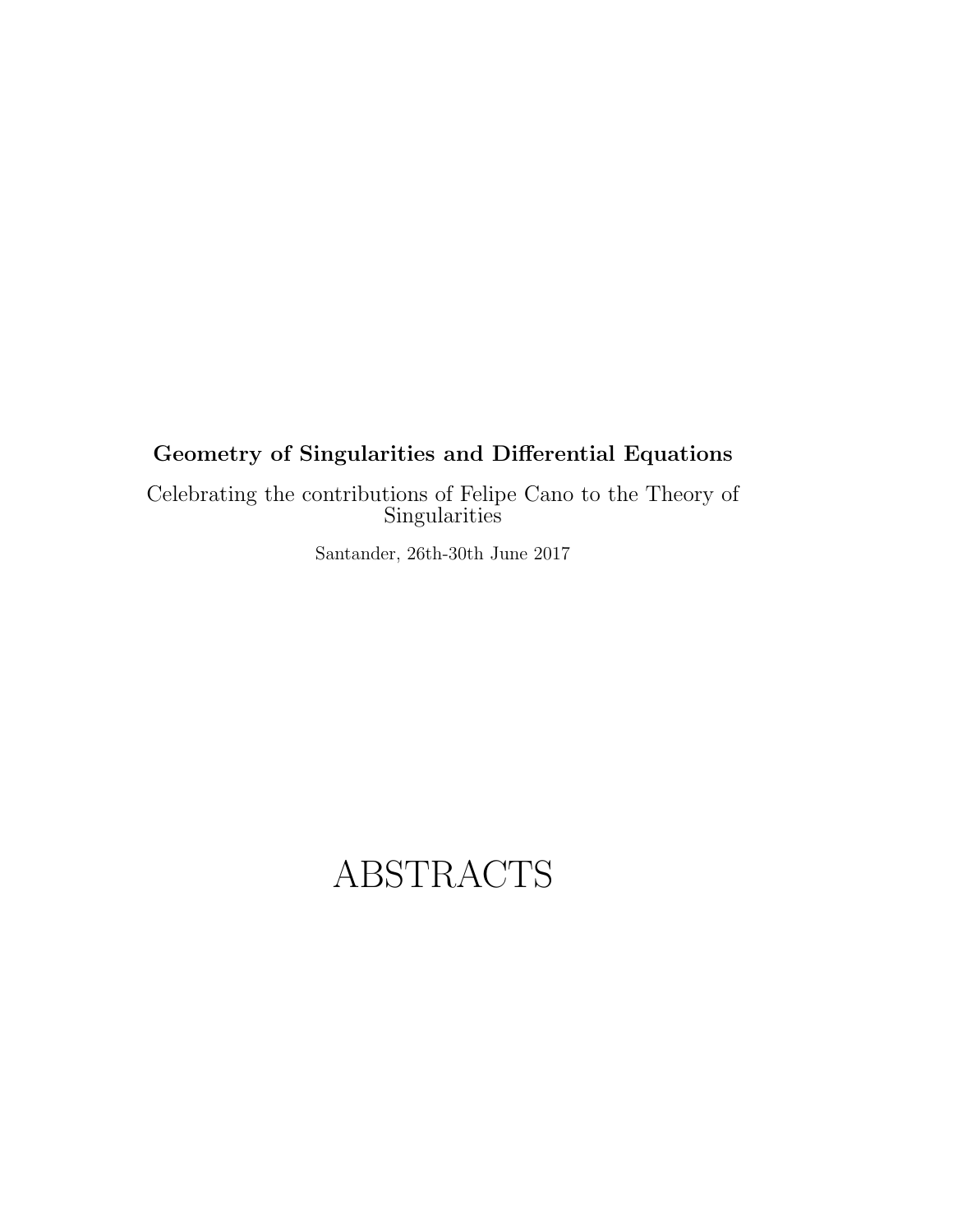| Monday, June 26 |                                                                                   |  |
|-----------------|-----------------------------------------------------------------------------------|--|
| $8:30 - 9:30$   | Registration Facultad de Ciencias, Universidad de Cantabria                       |  |
| $9:30 - 10:15$  | Frank Loray                                                                       |  |
|                 | Neighborhoods of curves in complex surfaces                                       |  |
| $10:15 - 11:00$ | Jorge Vitorio Pereira                                                             |  |
|                 | Algebraic integration in bounded genus                                            |  |
| $11:00 - 11:30$ | Coffee Break                                                                      |  |
| $11:30 - 12:15$ | Javier Ribón                                                                      |  |
|                 | Intersections in holomorphic dynamical systems                                    |  |
| $12:15 - 13:00$ | Yohann Genzmer                                                                    |  |
|                 | Dimension of the moduli space of a plane branch in $\mathbb{C}^2$                 |  |
| $13:00 - 15:30$ | Lunch                                                                             |  |
| $15:30 - 16:15$ | Lorena López                                                                      |  |
|                 | Stable manifolds of diffeomorphisms asymptotic to formal curves                   |  |
| $16:15 - 17:00$ | Clemen Alonso                                                                     |  |
|                 | Stratification of the dynamics of real vector fields in dimension<br><i>three</i> |  |
| $17:00 - 17:45$ | Rudy Rosas                                                                        |  |
|                 | Characteristic curves of holomorphic foliations                                   |  |
| $18:00 - 20:00$ | <b>INAGURATION</b>                                                                |  |

## SCHEDULE

| Tuesday, June 27 |                                                            |  |
|------------------|------------------------------------------------------------|--|
| $9:30 - 10:15$   | Vicent Cossart                                             |  |
|                  | Ridge of a tangent cone: a forgotten theorem               |  |
| $10:15 - 11:00$  | Orlando Villamayor                                         |  |
|                  | On the behavior of the multiplicity on points of a variety |  |
| $11:00 - 11:30$  | Coffee Break                                               |  |
| $11:30 - 12:15$  | Lê Dũng Tráng                                              |  |
|                  | A remark about complex polynomial functions                |  |
| $12:15 - 13:00$  | Miguel Fernández                                           |  |
|                  | Local uniformization of codimension one foliations         |  |
| $13:00 - 15:30$  | Lunch                                                      |  |
| $15:30 - 16:15$  | Marcio Soares                                              |  |
|                  | Khanedani-Suwa variational residues for invariant currents |  |
| $16:15 - 17:00$  | Daniel Panazzolo                                           |  |
|                  | Resolution of singularities for differential operators     |  |
| $17:00 - 17:30$  | Coffee Break                                               |  |
| $17:30 - 18:15$  | André Belotto                                              |  |
|                  | The Sard conjecture on Martinet surfaces                   |  |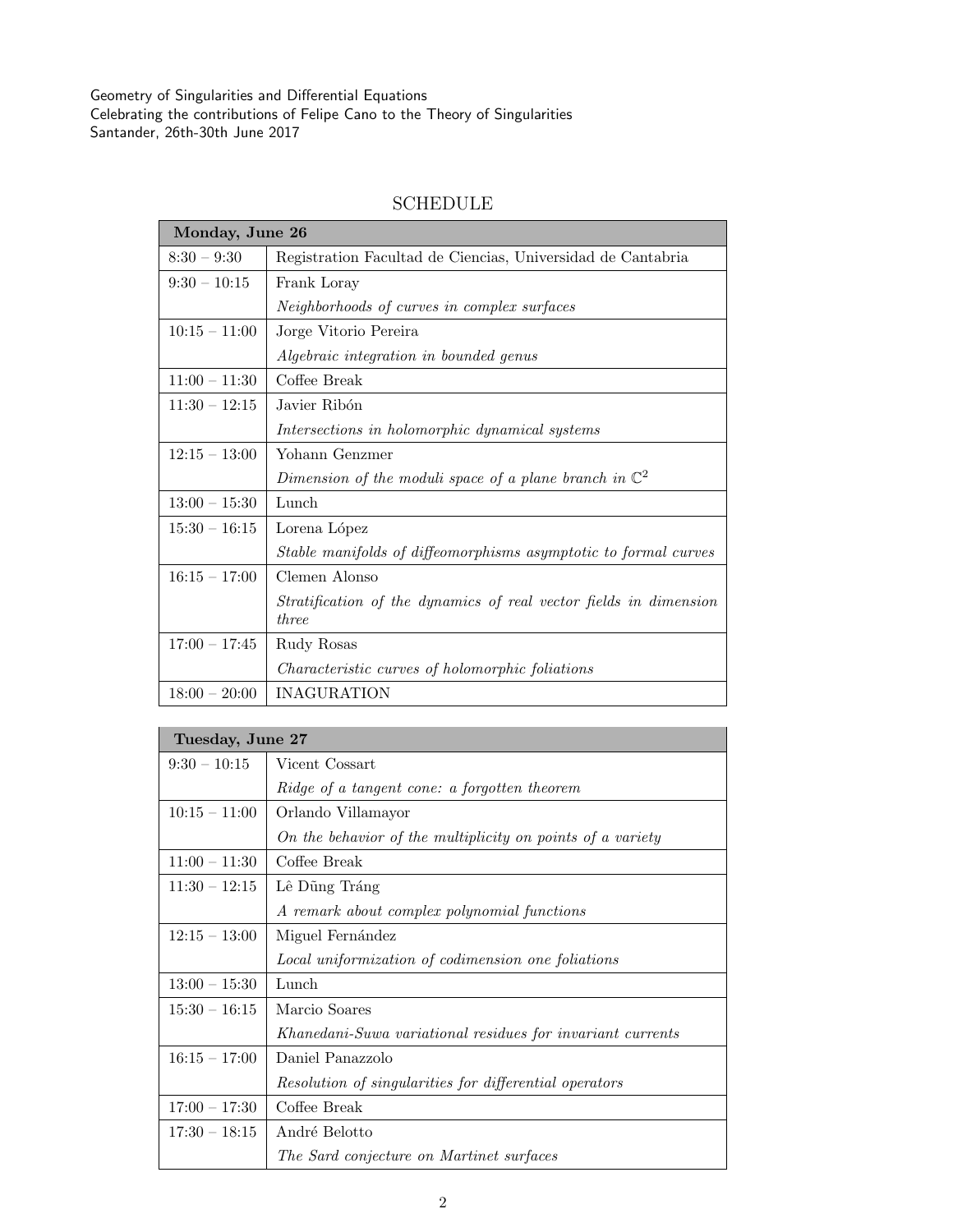| Wednesday, June 28 |                                                                                |
|--------------------|--------------------------------------------------------------------------------|
| $9:30 - 10:15$     | Sergei Yakovenko                                                               |
|                    | Normalization and factorization of linear ordinary differential op-<br>erators |
| $10:15 - 11:00$    | Adam Parusiński                                                                |
|                    | Zariski equisingularity and Whitney conditions                                 |
| $11:00 - 11:30$    | Coffee Break                                                                   |
| $11:30 - 12:15$    | Fernando Alcalde                                                               |
|                    | Minimal foliations of hyperbolic 3-manifolds                                   |
| $12:15 - 13:00$    | Nuria Corral                                                                   |
|                    | Jacobian curves of singular foliations                                         |
| $13:00 - 15:30$    | Lunch                                                                          |
| $15:30 - 16:15$    | Olivier Le Gal                                                                 |
|                    | Realization of formal invariant curve                                          |
| $16:15 - 17:00$    | Jean-Marie Lion                                                                |
|                    | <i>Ensembles pfaffiens</i>                                                     |
| $17:00 - 17:30$    | Coffee Break                                                                   |
| $17:30 - 18:15$    | Fernando Sanz                                                                  |
|                    | Real analytic vector fields with first integral and separatrices               |

| Thursday, June 29 |                                                                                         |  |
|-------------------|-----------------------------------------------------------------------------------------|--|
| $9:30 - 10:15$    | Emmanuel Paul                                                                           |  |
|                   | Moduli space of irregular connections and Painlevé equations                            |  |
| $10:15 - 11:00$   | Jean-Pierre Ramis                                                                       |  |
|                   | Dynamics on the Wild Character Varieties of the Painlevé equa-<br><i>tions</i>          |  |
| $11:00 - 11:30$   | Coffee Break                                                                            |  |
| $11:30 - 12:15$   | Marianna Ravara                                                                         |  |
|                   | Nodal separators for codimension one foliations in dimension three                      |  |
| $12:15 - 13:00$   | David Marín                                                                             |  |
|                   | Topological moduli space for singular germs of holomorphic folia-<br>tions in the plane |  |
| $13:00 - 15:30$   | Lunch                                                                                   |  |
|                   |                                                                                         |  |
| $18:30 - 20:30$   | SPECIAL SESSION                                                                         |  |
| 21:15             | Social Dinner                                                                           |  |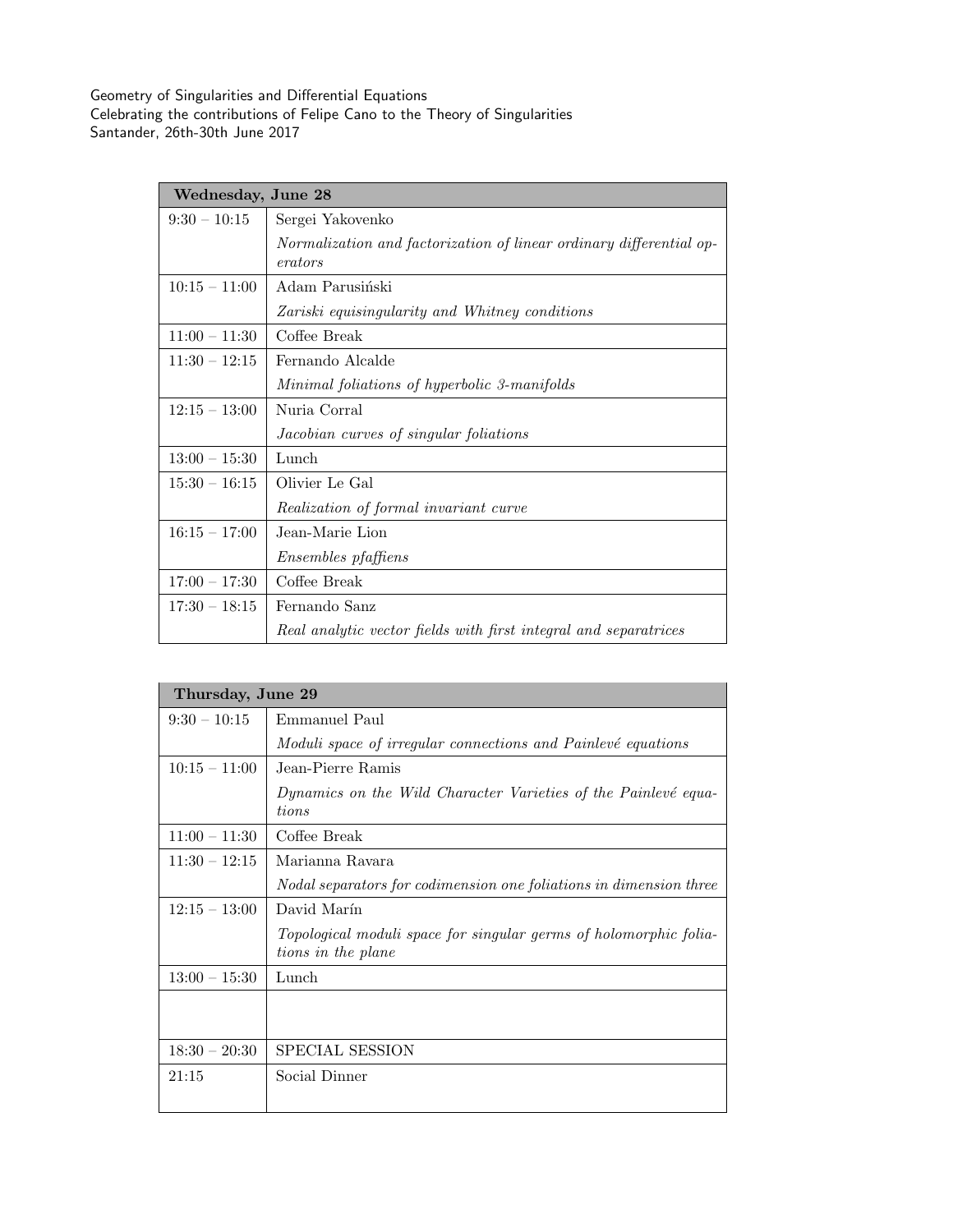| Friday, June 30 |                                                                                                         |
|-----------------|---------------------------------------------------------------------------------------------------------|
| $9:30 - 10:15$  | Xavier Gómez-Mont                                                                                       |
|                 | Attracting measures in foliations with hyperbolic leaves                                                |
| $10:15 - 11:00$ | Laura Ortiz                                                                                             |
|                 | On the complexity of the holonomy of polynomial perturbations of<br><i>integrable systems</i>           |
| $11:00 - 11:30$ | Coffee Break                                                                                            |
| $11:30 - 12:15$ | Helena Reis                                                                                             |
|                 | On the dimension of the automorphism group of projective three-<br>folds with $\text{PIC} = \mathbb{Z}$ |
| $12:15 - 13:00$ | Marcel Nicolau                                                                                          |
|                 | On the automorphism group of a transversely holomorphic folia-<br>tion                                  |
| $13:00 - 15:30$ | Lunch                                                                                                   |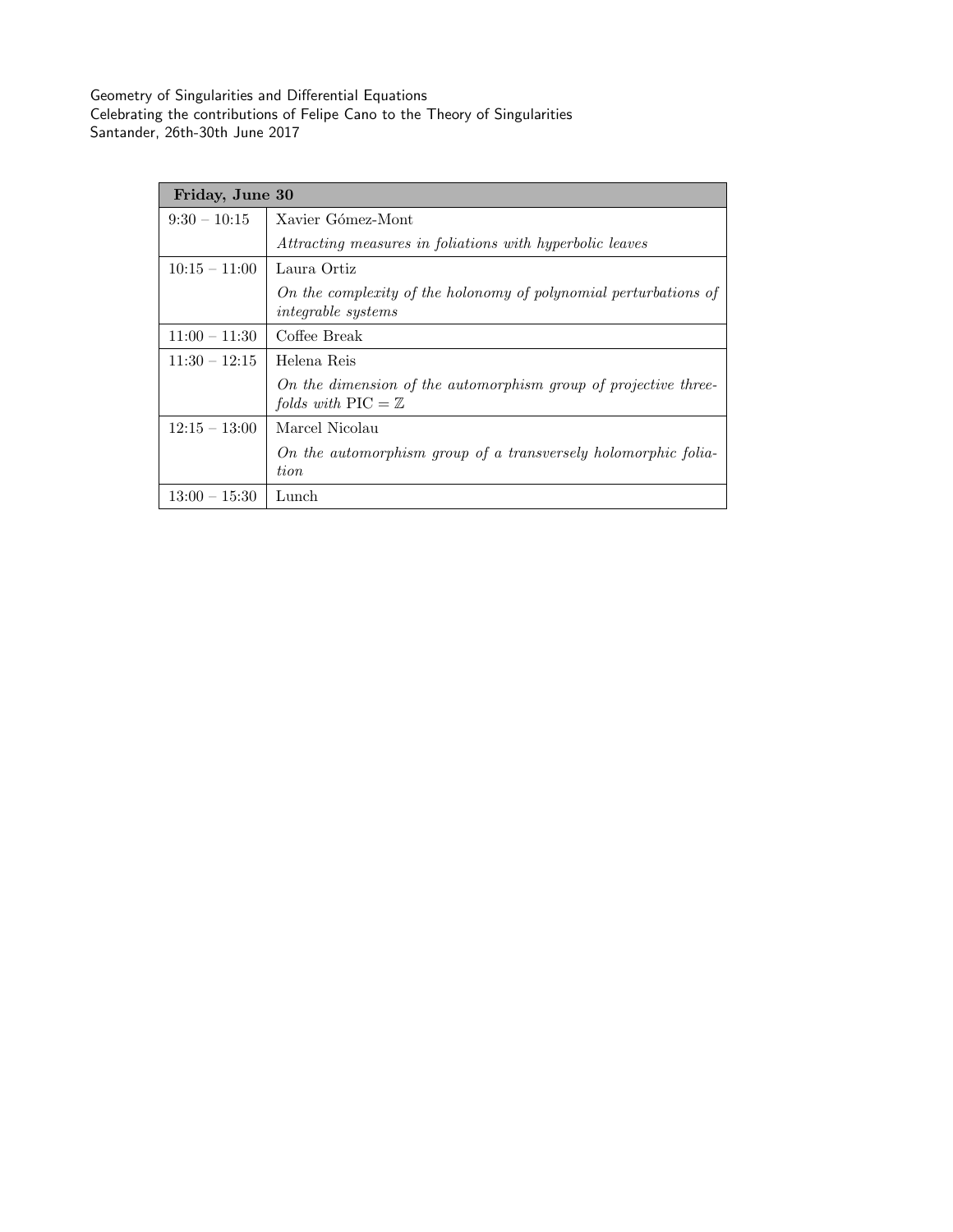# ABSTRACTS

#### **Minimal foliations of hyperbolic** 3**-manifolds**

Fernando Alcalde

Foliations by surfaces on compact manifolds generalize compact surfaces in many ways. Poincaré's Uniformization Theorem tells us that *most* compact surfaces are hyperbolic –namely, those with negative Euler characteristic. In a similar way, many (arguably *most*) foliations by surfaces are *hyperbolic* in the sense that they admit a Riemannian metric along the leaves with constant curvature *−*1. However, there are not many explicit constructions of this kind of foliations. In the talk, we shall show how to construct minimal foliations (with dense leaves) by hyperbolic surfaces on hyperbolic 3-manifolds by using closed 1-forms or branched coverings.

Joint work with Françoise Dal'Bo, Matilde Martínez, and Alberto Verjovsky.

## **Stratification of the dynamics of real vector fields in dimension three**

——————————————–

Clemen Alonso

It is well known that an analytic vector field in the plane with an isolated singular point and a characteristic orbit has a finite sectorial configuration, that is, around the singularity the dynamics splits into a finite union of hyperbolic, parabolic and elliptic sectors. In this talk we generalize this result for analytic three dimensional real vector fields under non degeneracy conditions. This is a joint work with Fernando Sanz Sánchez (University of Valladolid).

### **The Sard conjecture on Martinet surfaces**

——————————————–

ANDRÉ BELOTTO

This talk concerns an application of resolution of singularities to sub-riemannian geometry. Given a totally nonholonomic distribution of rank two  $\Delta$  on a three-dimensional manifold *M*, it is natural to investigate the size of the set of points  $\mathcal{X}^x$  that can be reached by singular horizontal paths starting from a same point  $x \in M$ . In this setting, the Sard conjecture states that  $\mathcal{X}^x$  should be a subset of the so-called Martinet surface of 2-dimensional Hausdorff measure zero.

In this seminar, I present a recent work in collaboration with Ludovic Rifford where we show that the conjecture holds whenever the Martinet surface is smooth. Moreover, we address the case of singular realanalytic Martinet surfaces and show that the result holds true under an assumption of non-transversality of the distribution on the singular set of the Martinet surface. Our methods rely on the control of the divergence of vector fields generating the trace of the distribution on the Martinet surface and resolution of singularities.

#### **Jacobian curves of singular foliations**

——————————————–

Nuria Corral

The jacobian curve of two singular foliations is the contact curve between both foliations. In this talk, we will present some results concerning properties of the equisingularity type of the jacobian curve in terms of local invariants associated to the foliations.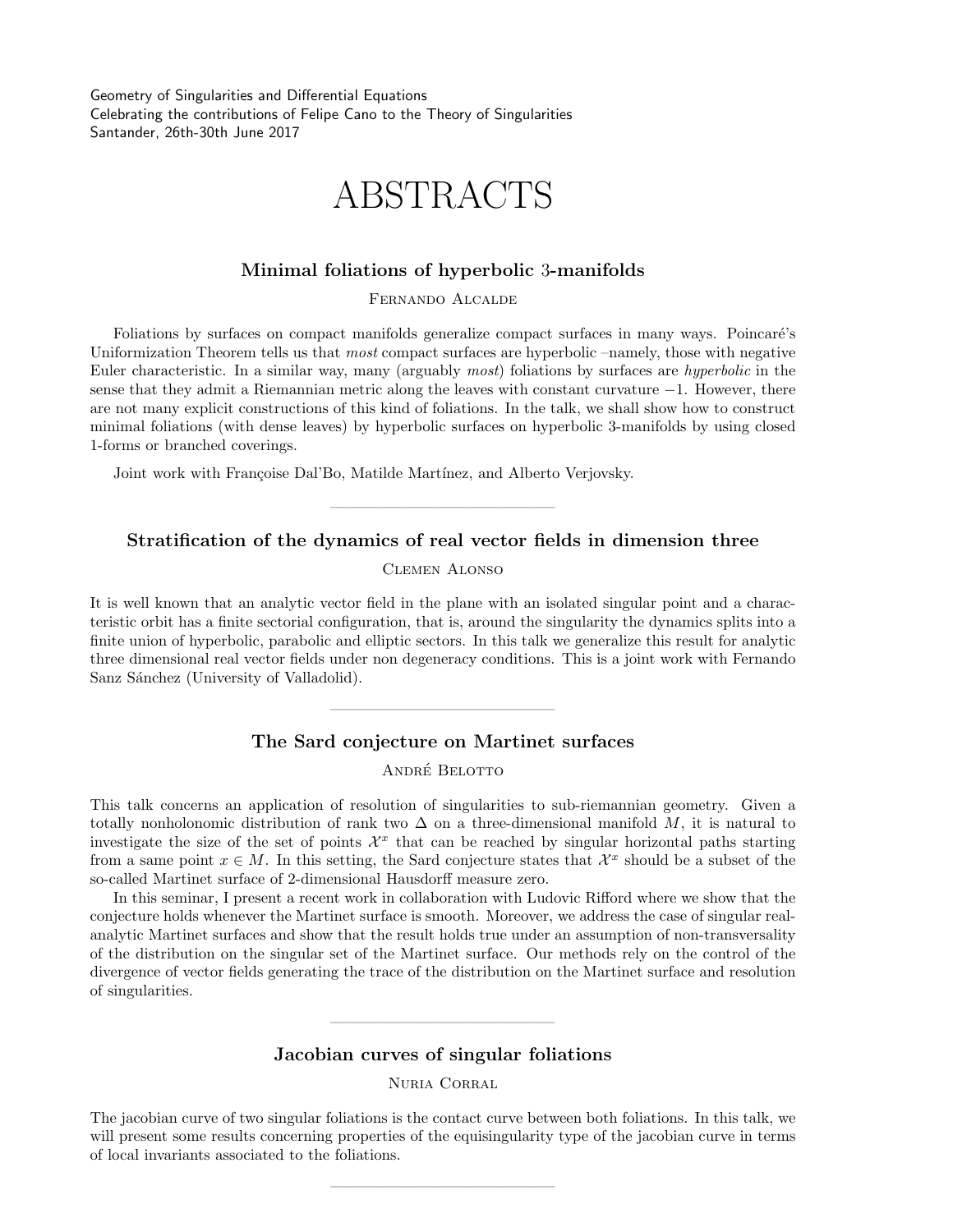#### **Ridge of a tangent cone: a forgotten theorem**

Vicent Cossart

Let  $\mathcal X$  be an excellent scheme, we denote by  $H_{\mathcal X}$  the modified Hilbert-Samuel function. This function is upper semi-continuous along  $\mathcal X$  and does not increase for the lexicographical ordering after permissible blowing ups. When *X* is embedded in a regular ambient scheme *W*, for all  $x \in \mathcal{X}$ , the "stable  $\tau$  at  $x$ "(" $\tau$ stable de *x*"), denoted by  $\tau_{st}(x)$ , is the codimension of the ridge of the tangent cone of *X* at *x* in the tangent cone of  $W$  at  $x$ . It is well known that the function

 $\iota$  :  $\mathcal{X} \to \mathbb{N}^{\mathbb{N}} \times -\mathbb{N}, \ x \mapsto (\mathbf{H}_{\mathcal{X}}(x), -\tau_{st}(x)),$ 

does not increase for the lexicographical ordering after permissible blowing ups. In this conference, we will show the following:

**Forgotten Theorem** *The function ι is upper semi-continuous along X .*

We will say in a few words why we call it "Forgotten Theorem".

### **Local uniformization of codimension one foliations**

——————————————–

MIGUEL FERNÁNDEZ

In this work we prove local uniformization in the sense of Zariski for codimension one singular foliations in any ambient dimension. This is a joint work with F. Cano.

# **Dimension of the moduli space of a plane branch in** C 2

——————————————–

Yohann Genzmer

In 1973, Zariski adressed the problem of the computation of the generic dimension of the moduli space of a plane branch in the complex plane. In this talk, our goal is to present a formula which can be performed by hand, that gives this dimension for any topological class of irreducible curve. The key tool is a study of the logarithmic forms associated to the branch, as introduced by K. Saito in 1980.

## **Attracting measures in foliations with hyperbolic leaves**

——————————————–

XAVIER GÓMEZ-MONT

Let  $(M, \mathcal{F})$  be a compact manifold with a non-singular foliation with hyperbolic leaves (i.e. having a continous Riemannian metric on the tangent bundle to the foliation of constant negative curvature). Let  $T^1_{\mathcal{F}}$  be the unit tangent bundle to the leaves, provided with the foliated geodesic flow

> $\varphi: T^1_{\mathcal{F}} \times \mathbb{R} \to T^1_{\mathcal{F}}$ *F*

Due to the negative curvature assumption, this flow is partially hyperbolic (i.e. it is hyperbolic in the tangential directions of the leaves) but there is no hypothesis on the normal directions to the foliation. Due to this partial hyperboliciy, one may construct a family of measures, called Gibbs-states, on  $T^1_{\mathcal{F}}$ *F* which are coming from the distant past.

If one further assumes that the foliation is transversally conformal (as for example for holomorphic foliations in surfaces with hyperbolic leaves) and that there is no transversal conformal measure, then one may use results of Deroin and Kleptsyn to reduce these measures to a convex combination of a finite number of ergodic measures (using foliated Brownian motion). Once one pushes these measures to the original manifold *M* (forgetting the tangential direction of the foliated geodesic) one obtains a finite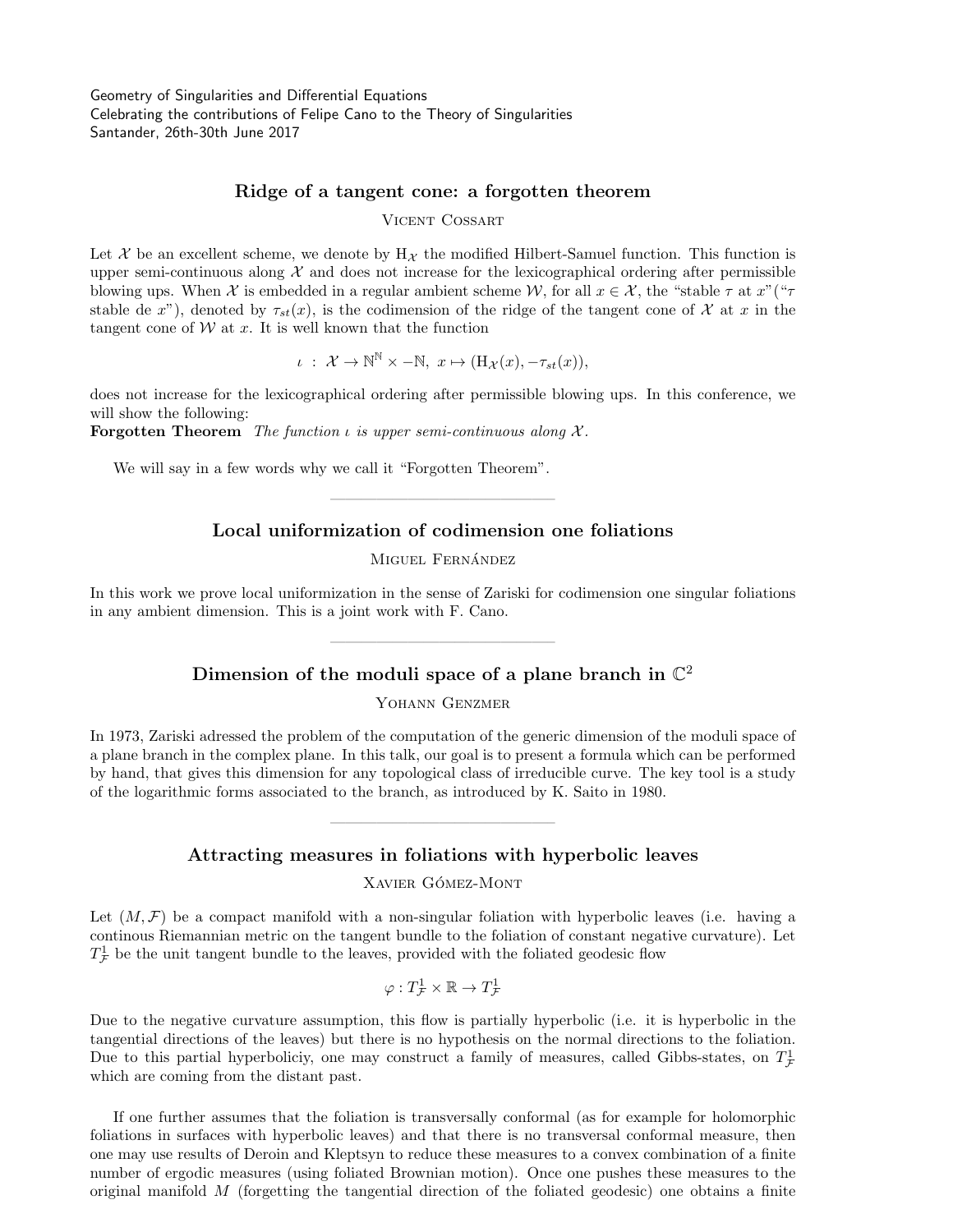number of measures which are entitled to be the true solutions of the foliation (since they are capturing the asymptotic behaviour of the leaves of the foliation). Most interesting is the case when there is only 1 such measure, in case we obtain that our original foliation is an ergodic foliation and we can interpret the measure as being an "attractor".

The main open problem is to extend this differential geometric approach to generic hyperbolic singularities, to obtain a similar result for the generic foliation in C*P* 2 . Results of this type have been obtained by Sibony and his collaborators using plurisubharmonic techniques.

This research has been carried out jointly with Christian Bonatti (Dijon) and Matilde Martinez (Montevideo).

## ——————————————– **A remark about complex polynomial functions**

LÊ DŨNG TRÁNG

Let  $f: \mathbb{C}^n \to \mathbb{C}$  be a polynomial function. We propose to show that the inverse image of a disk which contains all the atypical values has the homotopy type of a bouquet of spheres.

# ——————————————– **Realization of formal invariant curve**

Olivier Le Gal

Given a real analytic vector field X, singular at the origin of  $\mathbb{R}^n$ , and C an invariant formal curve for X, we prove that there exists a parametrized real half curve  $\gamma$ , invariant by *X*, and asymptotic to *C*. Such a curve can moreover be chosen to be non-oscillating with respect to the analytic category. (Joint work with F. Cano and F. Sanz).

# ——————————————– **Ensembles pfaffiens**

Jean-Marie Lion

Il s'agit de présenter un panorama sur les ensembles pfaffiens avec ou sans le recours aux éclatements chers à Felipe.

# ——————————————– **Stable manifolds of diffeomorphisms asymptotic to formal curves**

LORENA LÓPEZ

We study local dynamics of an analytic diffeomorphism  $F$  in  $\mathbb{C}^n$ . We will show that for any formal invariant curve of *F* such that the restricted diffeomorphism is either hyperbolic attractive or resonant non-periodic (i.e. for any formal invariant curve compatible with an attracting behaviour) there exists an invariant manifold for *F*, of some dimension  $d \in \{1, ..., n\}$ , in which every orbit is asymptotic to the formal curve. This is a joint work with J. Ribón, F. Sanz and L. Vivas.

## ——————————————– **Neighborhoods of curves in complex surfaces**

#### Frank Loray

Given a smooth irreducible complex compact curve *C* (i.e. compact Riemann surface) we want to understand and classify embeddings of *C* in smooth complex surfaces *S*, i.e. germs of neighborhoods (*S, C*) up to isomorphisms. After recalling some classical results, we detail the case where *C* is an elliptic curve having torsion normal bundle in *S*.

——————————————–

This is a work in progress with Olivier Thom, Frédéric Touzet and Sergey Voronin.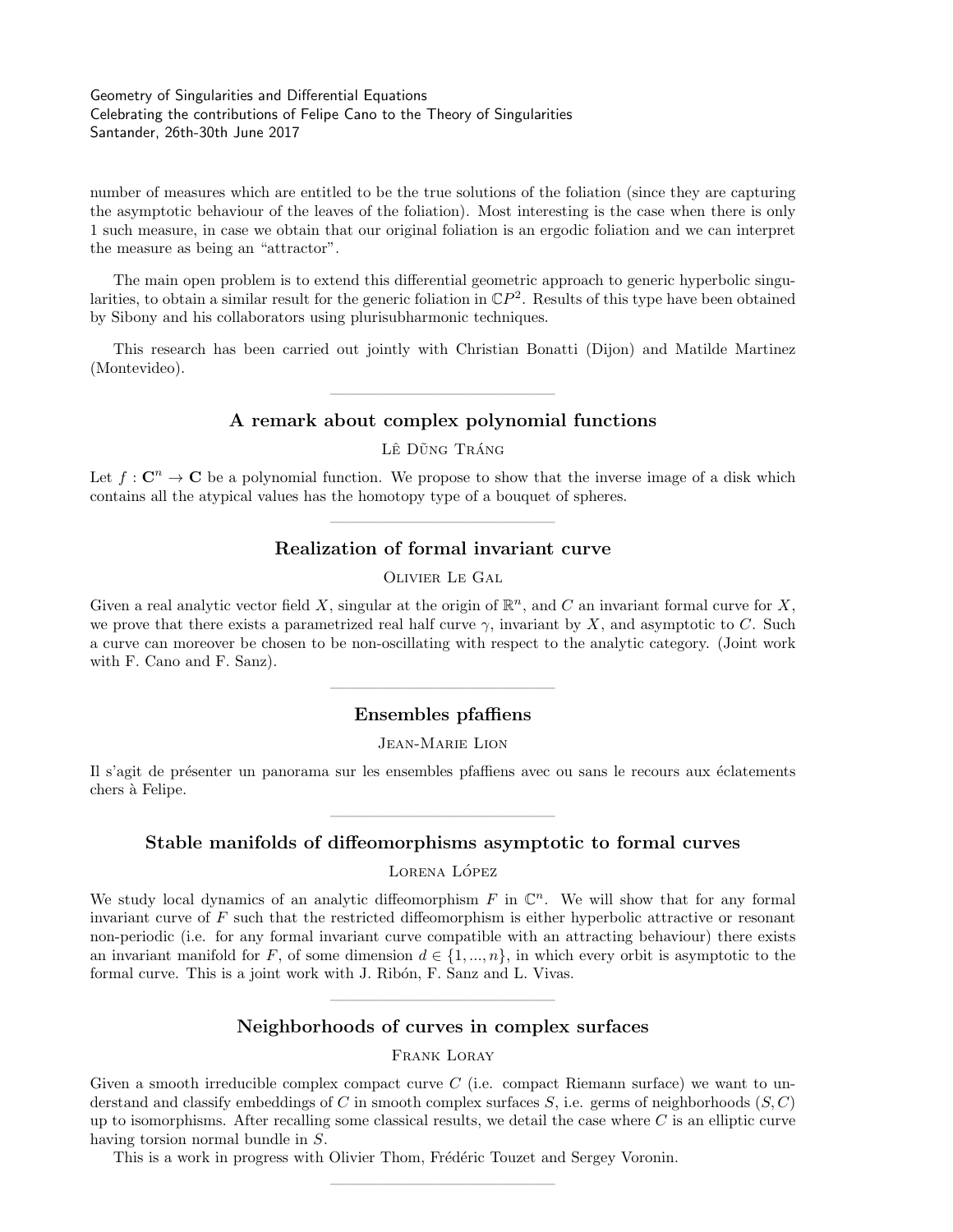#### **Topological moduli space for singular germs of holomorphic foliations in the plane**

David Marín

The aim is to identify the moduli space of topological classes of germs of holomorphic foliations in the plane, once we fix the topological type of its separatrix curve and the semi-local type, given by the holonomy and Camacho-Sad indices.

### **On the automorphism group of a transversely holomorphic foliation**

——————————————–

Marcel Nicolau

We prove that the automorphism group  $Aut(M, \mathcal{F})$  of a transversely holomorphic foliation  $\mathcal F$  on a compact manifold M is a Fréchet Lie group, and in fact a strong ILH-group in the sense of Omori. Moreover Aut $(M, \mathcal{F})$  is naturally endowed with a Lie foliation transversely modeled on the complex simplyconnected Lie group associated to the Lie algebra of basic holomorphic vector fields  $H^0(M,\Theta_{\mathcal{F}})$ , which is of finite dimension as it was proved by X. Gómez-Mont.

This is joint work with Laurent Meersseman.

## **On the complexity of the holonomy of polynomial perturbations of integrable systems**

——————————————–

LAURA ORTIZ

We will consider polynomial perturbations of polynomial integrable systems. We will explain how to provide a universal bound for the complexity of such perturbations, in terms of the unperturbed system.

### **Resolution of singularities for differential operators**

——————————————–

Daniel Panazzolo

In a pioneering work published in 1987, Felipe Cano stablishes some strategies towards the resolution of singularities for three-dimensional vector fields. In this talk, I will describe a new approach to this problem through the use of Kempf's theory of instability in Geometric Invariant Theory. This new approach has the advantage of being valid for arbitrary finite order linear partial differential operators in any ambient dimension.

## **Zariski equisingularity and Whitney conditions**

——————————————–

Adam Parusinski

Varchenko showed that Zariski equisingularity implies topological triviality for families of germs of analytic sets. Using Whitney interpolation, we construct explicit subanalytic trivializations of such families that are analytic on real analytic arcs and, moreover, are analytic with respect to the parameter. Then, given an algebraic set or a germ of an analytic set, we construct its stratification that fibers this set, locally along each stratum, into analytic submanifolds with a strong continuity of tangent spaces, analogous to Verdier's regularity condition (w). This shows Whitney's fibering conjecture.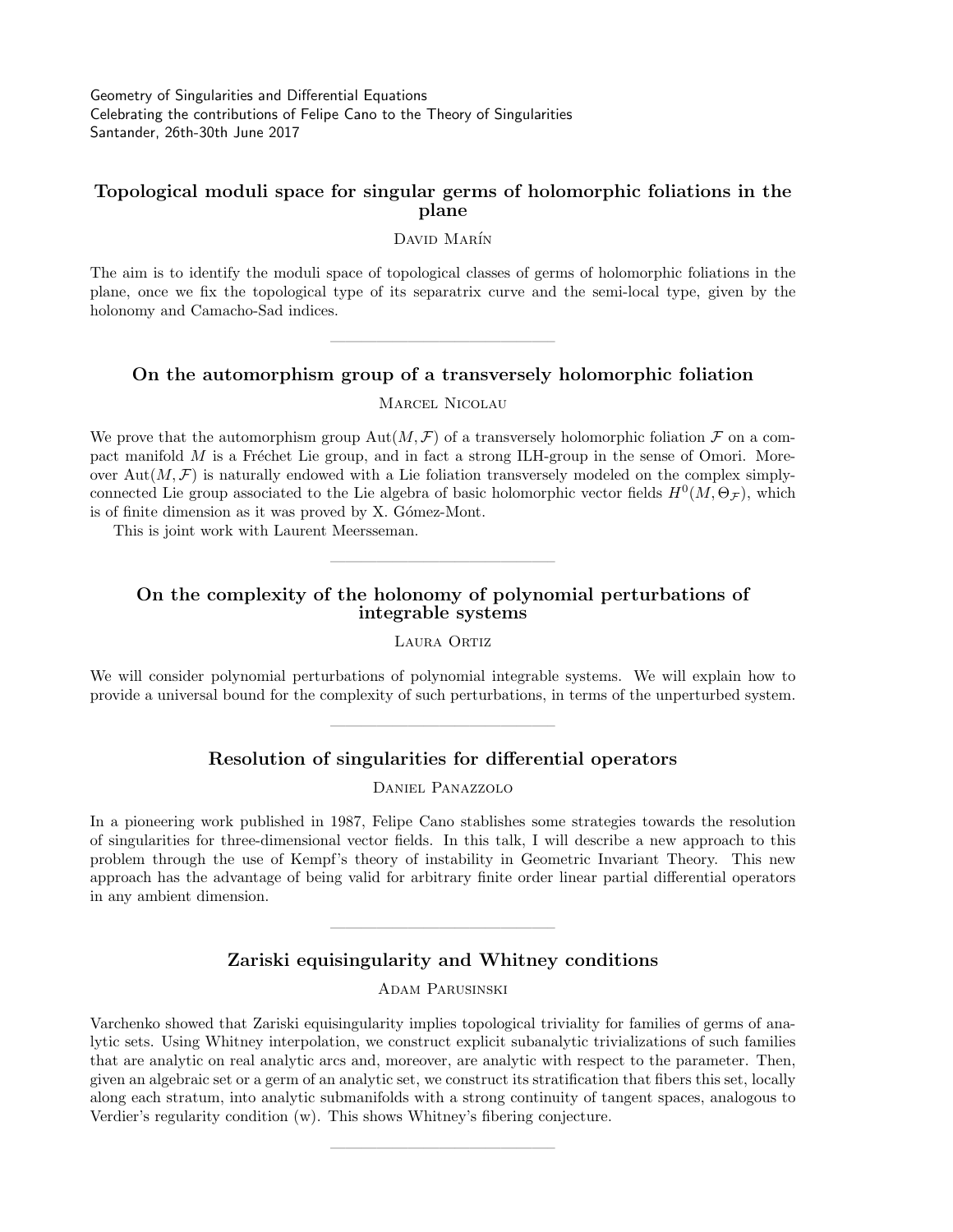### **Moduli space of irregular connections and Painlevé equations**

Emmanuel Paul

The Painlevé VI equation appears as an isomonodromic condition for a deformation of connections with regular singular points, and fixed local data, over a base space of parameters: the cross ratios of the singularities. In the irregular cases, we know that the other Painlevé equations describe isomonodromic and iso-Stokes deformations of irregular connections. Nevertheless the geometric picture is not so clear, particularly for the base. The Poisson structures are here a central tool to obtain this description.

### **Algebraic integration in bounded genus**

——————————————–

Jorge Vitorio Pereira

We will show how techniques and ideas from birational geometry can be used to provide information on the Zariski closure of the set of foliations admitting rational first integrals. Based on a joint work with Roberto Svaldi.

## **Dynamics on the wild character varieties of the Painlevé equations**

——————————————–

Jean-Pierre Ramis

We will explain how to associate to an irregular connection on a compact Riemann surface a character variety and describe it for some Painlevé equations.

We will define a wild dynamics on the Okamoto space of initial conditions of the Painlevé equations based on the non-linear Stokes phenomena at infinity. We will translate it into a dynamics on a character variety and we will present some conjectures on this dynamic.

### **Nodal separators for codimension one foliations in dimension three**

——————————————–

Marianna Ravara

The connected union of generically nodal curves in dimension three, which may appear during the reduction of singularities of a codimension one foliation, act as a nodal separator for the leaves near the exceptional divisor. In this work we use the dual graph of the exceptional divisor to study the behavior of these objects - called uninterrupted nodal components - and the consequences they may produce in the structure of the foliation.

### **On the dimension of the automorphism group of projective three-folds** with  $\text{PIC} = \mathbb{Z}$

——————————————–

Helena Reis

Recall that the group of holomorphic diffeomorphism  $\text{Aut}(M)$  of a compact complex manifold is a Lie group of finite dimension. The Lie algebra of  $Aut(M)$  is then identified with the space of holomorphic vector fields  $\mathfrak{X}(M)$  on M. It is natural question to look for bounds on the dimension of Aut $(M)$  in terms of the dimension of *M* and some extra-data. In this talk, we will focus on compact projective manifolds of dimension 3 whose Picard group is isomorphic to  $\mathbb{Z}$ . The main result asserts that the dimension of  $Aut(M)$  in this case cannot exceed 30.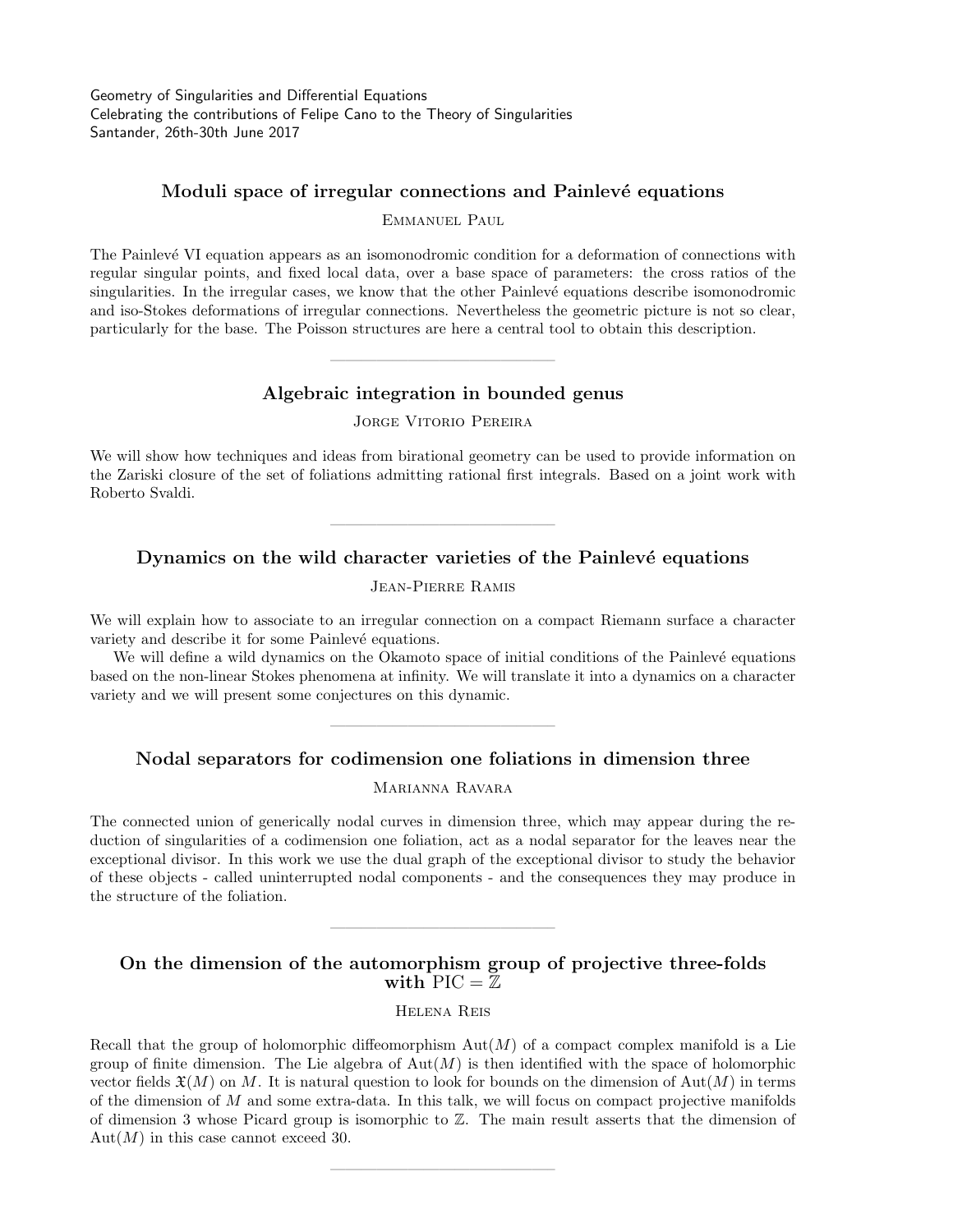#### **Intersections in holomorphic dynamical systems**

JAVIER RIBÓN

Let us move a curve containing the origin by the action of a group of origin-preserving biholomorphisms of the plane. We want to characterized the groups such that the set of Milnor numbers, describing the tangency of the iterates of a first given curve with a second fixed curve, is always bounded for any choice of pair of curves. Generalizations of this property in higher dimension are straightforward to define. It is well-known that such a property holds for cyclic groups and has been generalized to other classes of groups by Seigal-Yakovenko, Binyamini and myself. It remains open to know whether it is possible to characterize the groups that hold this uniform intersection property. We will provide a solution of this problem in dimension two.

## **Characteristic curves of holomorphic foliations**

——————————————–

Rudy Rosas

Let  $\mathcal F$  be holomorphic foliation with singularity at  $0 \in \mathbb C^2$ . A characteristic curve of  $\mathcal F$  is a continuous onedimensional curve tending to  $0 \in \mathbb{C}^2$  and tangent to *F* which is a kind of generalization of a separatrix. We define a notion of desingularization of the set of characteristic curves of *F* and show that this desingularization gives us another way of understanding the resolution of singularities of the foliation  $\mathcal F$ . As an application we obtain that the equisingularity class of the set of formal separatrices of  $\mathcal F$  is invariant by  $C^{\infty}$  conjugations of the foliation. In particular, if  $\mathcal F$  is a foliation of second type, we obtain that the equisingularity class of  $\mathcal F$  is also a  $C^{\infty}$  invariant.

## **Real analytic vector fields with first integral and separatrices**

——————————————–

Fernando Sanz

We prove that a germ of analytic vector field at  $(\mathbb{R}^3, 0)$  with a non-constant analytic first integral always has a real formal invariant curve. We provide an example which shows that such a vector field does not necessarily have a real analytic invariant curve.

This is a joint work with Rogério Mol.

## **Khanedani-Suwa variational residues for invariant currents**

——————————————–

Marcio Soares

We present a Khanedani-Suwa variational residue type theorem for currents invariant by holomorphic foliations. This is joint work with M. Corrêa and A. Fernández-Pérez.

#### **On the behavior of the multiplicity on points of a variety**

——————————————–

Orlando Villamayor

The multiplicity stratifies the points of a variety into subsets of points with the same multiplicity. These sets are locally closed, and the stratum of points with highest multiplicity is a closed set. We will discuss properties of the highest multiplicity locus, and the blow up of the variety along regular centers included in this locus (at equimultiple centers).

The first and simplest context to address the study of the multiplicity is that in which the variety is a hypersurface included in a regular variety. The notion of hypersurface has a natural extension to so called "generalized hypersurfaces"; and we will show that the study of the multiplicity is also simple for those varieties, or schemes, which are generalized hypersurface.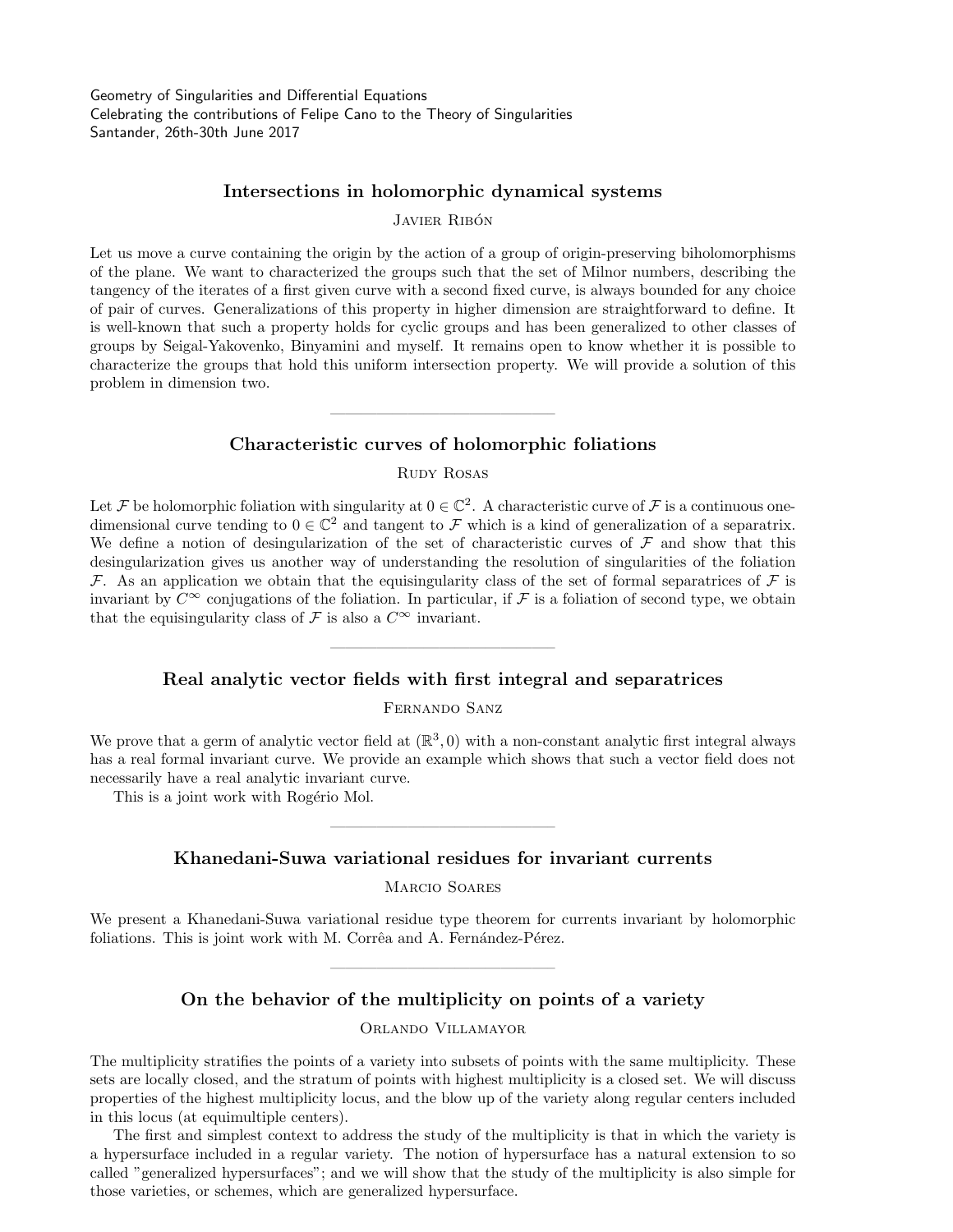Finally, we show that one can attach to any variety a new scheme which is a generalized hypersurface, so that both schemes have the same stratum of highest multiplicity locus, and furthermore, such identification is preserved by any sequence of blow ups at equimultiple centers.

This latter property has several applications, for example to prove resolution of singularities in characteristic zero by using the multiplicity as an invariant.

### **Normalization and factorization of linear ordinary differential operators**

——————————————–

Sergei Yakovenko

We consider the Weyl-type algebra of ordinary linear differential operators at a singular point and their classification. It is similar but not identical to the gauge classification of systems of first order linear ODEs. In particular, we show how non-Fuchsian (irregular) operators can be decomposed into operators of different Poincare ranks with single eigenvalues, and how this result is connected to the blow-up of singularities of planar analytic curves.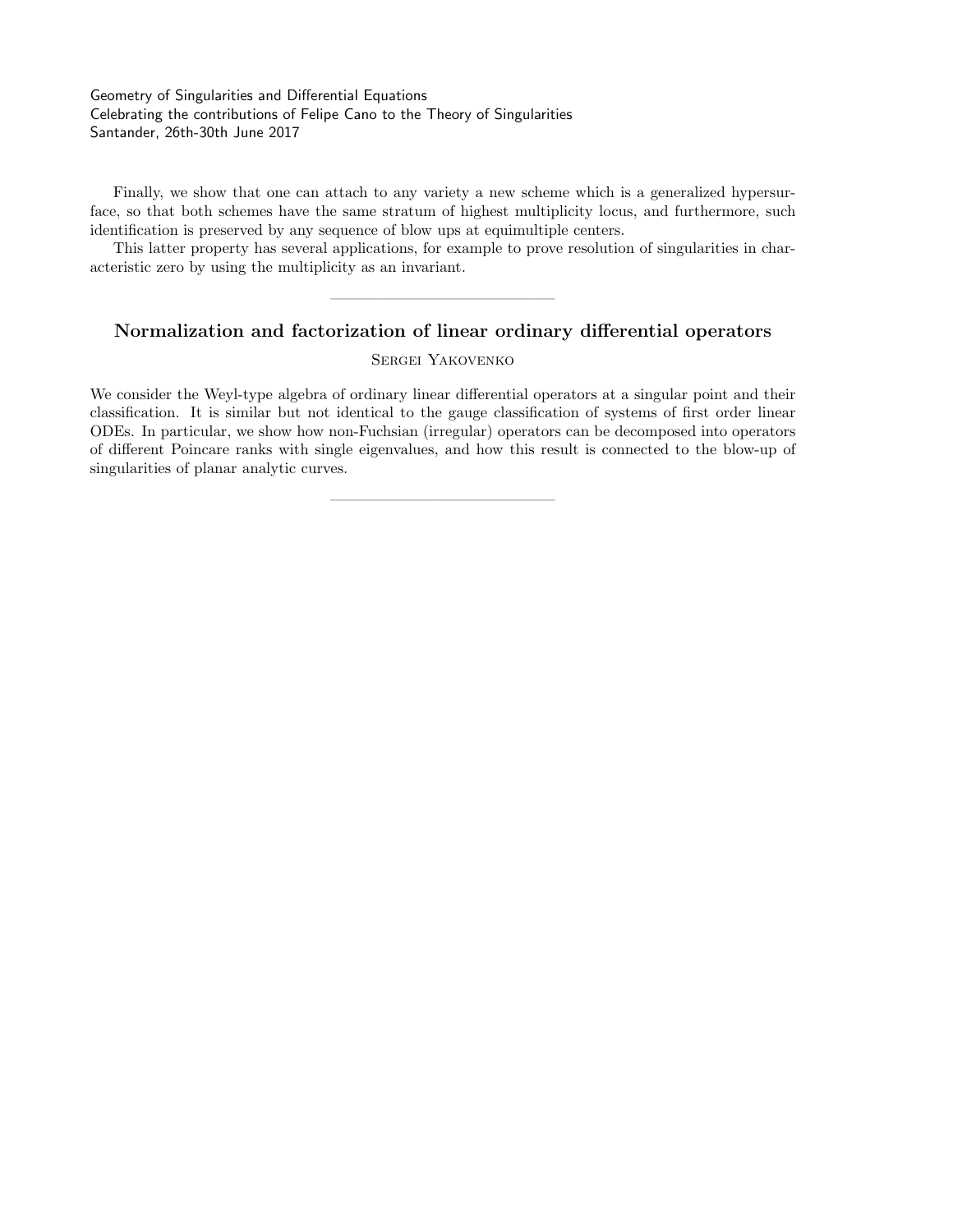# POSTERS

#### **Multiplicity and finite morphisms**

#### Carlos Abad Reigadas

Let  $X$  be a variety over a perfect field  $k$ . The multiplicity is an invariant that stratifies  $X$  into locally closed sets. *X* is regular at a point  $\xi$  if and only if  $\text{mult}(\xi) = 1$ . Dade proved that, if

$$
X \leftarrow X_1 \leftarrow \dots \leftarrow X_l \tag{1}
$$

is a sequence of blow-ups along closed regular equimultiple centers, then

$$
\max \text{mult}(X_l) \le \max \text{mult}(X).
$$

If one can find a sequence like (1) so that  $\max \text{mult}(X_l) < \max \text{mult}(X)$ , then a resolution of singularities of *X* can be constructed by iteration of this process.

The study of the multiplicity has been historically linked to that of finite morphisms. Zariski's formula says that, if  $\beta: X' \to X$  is a finite and dominant morphism of varieties of generic rank *r*, then

$$
\max \text{mult}(X') \le r \cdot \max \text{mult}(X). \tag{2}
$$

Let Max mult $(X)$  denote the stratum of maximum multiplicity of X. When the equality holds in  $(2)$ ,  $\text{Max mult}(X')$  is homeomorphic to its image in X, which is contained in  $\text{Max mult}(X)$ . In our work, we study conditions under which

$$
\beta(\underline{\operatorname{Max}}\operatorname{mult}(X')) \cong \underline{\operatorname{Max}}\operatorname{mult}(X),
$$

and such that this homeomorphism is preserved by *permissible* blow-ups. These conditions provide a relation between the processes of lowering of the maximum multiplicity of *X* and *X′* by blowing up equimultiple centers.

This is a joint work with Ana Bravo and Orlando Villamayor.

#### **Rigidity theorems for germs of foliations with degenerate singularity**

——————————————–

#### JESSICA ANGÉLICA JUAREZ ROSAS

We consider the class of germs of infinitely differentiable vector fields with an isolated singularity at  $(\mathbb{R}^2, \bar{0})$ . Two such germs are said to be *orbitally*  $\mathcal{C}^{\infty}$  *equivalent* if there exists a germ of infinitely differentiable change of coordinates in  $(\mathbb{R}^2, \bar{0})$  which maps the phase curves of one germ to the phase curves of the other. They are *orbitally formally equivalent* if there exists a formal change of coordinates in  $(\mathbb{R}^2, \bar{0})$ transforming one germ into the other multiplied by some formal power series with non-zero constant term.

Although the orbital  $\mathcal{C}^{\infty}$  equivalence implies the orbital formal equivalence, the converse is in general false, as it is shown by flat perturbations of centers. It is said that *the formal rigidity phenomenon* takes place for classes of germs where the formal equivalence and the  $\mathcal{C}^{\infty}$  equivalence coincide.

In [1] Chen proved that the formal rigidity phenomenon takes place for a class of germs with nonzero linear part at the singular point, namely the class of germs with a *real hyperbolic singularity* (i.e., the eigenvalues of the linear part have nonzero real part).

In [2] we prove the existence of classes of germs of order  $n \geq 2$  at the origin where the formal rigidity also takes place. This provides a generalization of Chen's theorem for a class of germs of vector fields with degenerate singularity at the origin. In this poster we will outline the proof of this result and compare the used techniques with those used to prove the formal rigidity phenomenon for holomorphic and real analytic foliations ([3], [4]).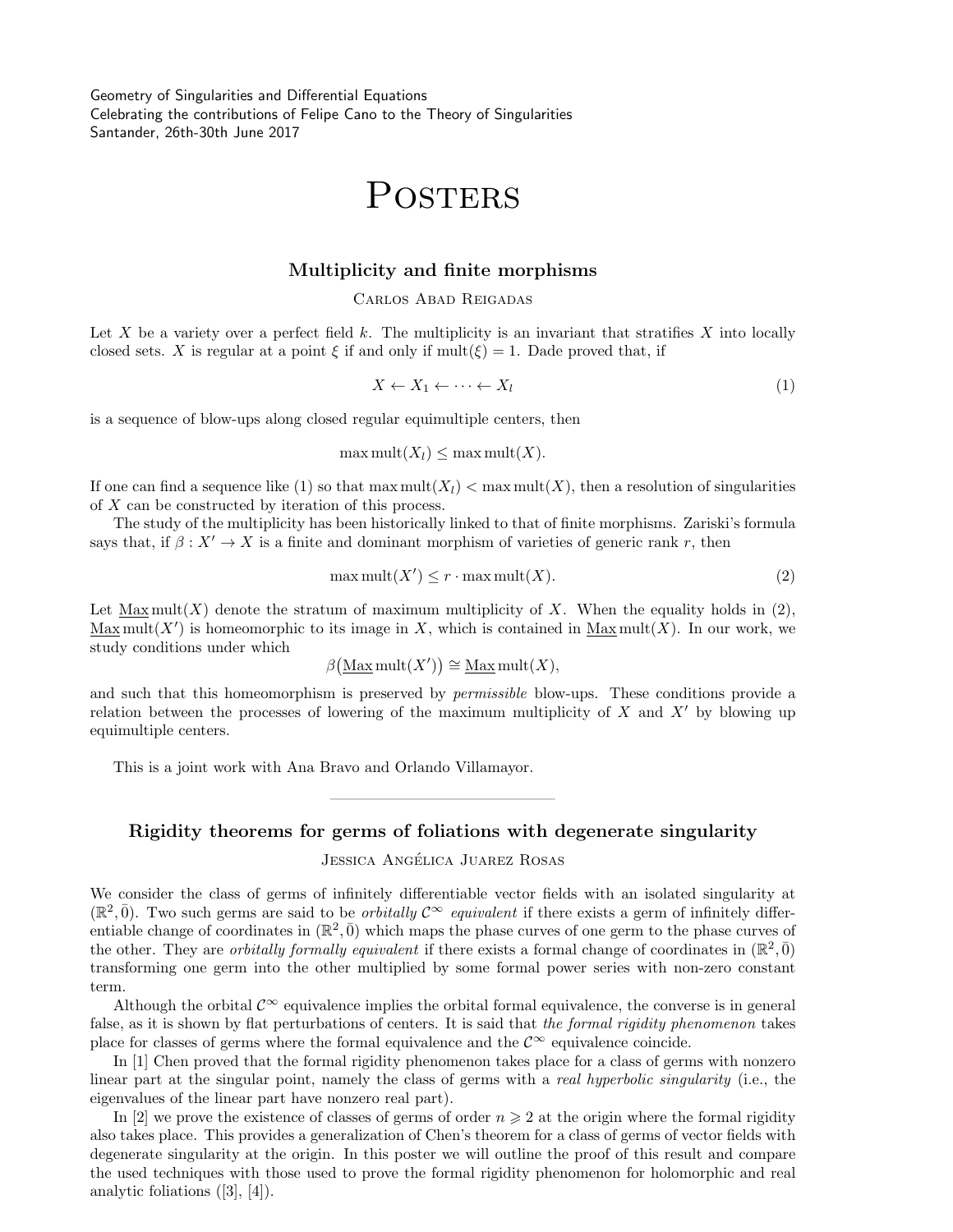# **References**

- [1] K.-T. Chen: Equivalence and Decomposition of Vector Fields about an Elementary Critical Point, Amer. J. Math. Vol. 85, 1963, pp. 693-722.
- [2] J. A. Jaurez-Rosas and L. Ortiz-Bobadilla: Chen's Theorem for *C<sup>∞</sup>* foliations in the real plane with degenerate singularity. In preparation.
- [3] S. M. Voronin: Orbital Analytic Equivalence of Degenerate Singular Points of Holomorphic Vector Fields on the Complex Plane, Tr. Mat. Inst. Steklova, Vol. 213, 1996, pp. 30-49.
- [4] J. A. Jaurez-Rosas: Real-Formal Orbital Rigidity for Germs of Real Analytic Vector Fields on the Real Plane, J. Dyn. Control Syst. Vol. 23 (1), 2017, pp. 89-109.

# ——————————————– **Moduli spaces of a family of topologically non quasi-homogeneous functions**

#### Jinan Loubani

We consider a topological class of a germ of complex analytic function in two variables which does not belong to its jacobian ideal. Such a function is not quasi-homogeneous. Each element *f* in this class induces a germ of foliation  $(df = 0)$ . This poster presents a local result about the moduli spaces of the foliations in this class. More precisely, it gives the dimension of the tangent space to the moduli space, describes the local moduli space and gives local analytic normal forms. It also presents a result regarding the uniqueness of these normal forms.

# ——————————————– **There are no new index theorems for quadratic vector fields on** C 2

#### VALENTE RAMÍREZ GARCÍA LUNA

Consider a polynomial vector field of degree  $n \geq 2$  on  $\mathbb{C}^2$ . In the generic case, it has  $n^2$  isolated singularities, and the foliation it defines on  $\mathbb{C}P^2$  has an invariant line at infinity with  $n+1$  singular points.

Each equilibrium carries two analytic invariants: the spectrum of its linearization matrix. Each singular point at infinity carries one analytic invariant: its Camacho-Sad index. Define the *extended* spectra of singularities to be the collection of these  $2n^2 + n + 1$  numbers.

These numbers are constrained by classical *index theorems*: the Euler-Jacobi relations, the Camacho-Sad theorem and the Baum-Bott theorem. A simple dimensional argument shows that, for each fixed degree *n*, there must exist yet more algebraic relations among these numbers. Not one of these *hidden relations* were, until very recently, known.

In the quadratic case, there is only one such hidden relation. In this poster we will exhibit and explain this last relation. Moreover, we will show that it does not come from an index theorem. In fact, we show that any possible "index-theorem-like equation" can be deduced from the classical index theorems, hence concluding the lack of existence of new index theorems.

This work is a recent collaboration with Yury Kudryashov (Cornell University).

# ——————————————– **Degree of the exceptional component**

### Artur Rossini

The space of codimension one foliations and degree two in  $\mathbb{P}^3$  has six irreducible components, and from the point of view of enumerative geometry it is interesting to calculate the dimension and degree of such components. In particular, we will present strategies used to determine the degree of the so-called exceptional component of foliations, a 13-dimensional component.

——————————————–

This work is part of my doctoral thesis at UFMG, Belo Horizonte, with my supervisor Israel Vainsencher.